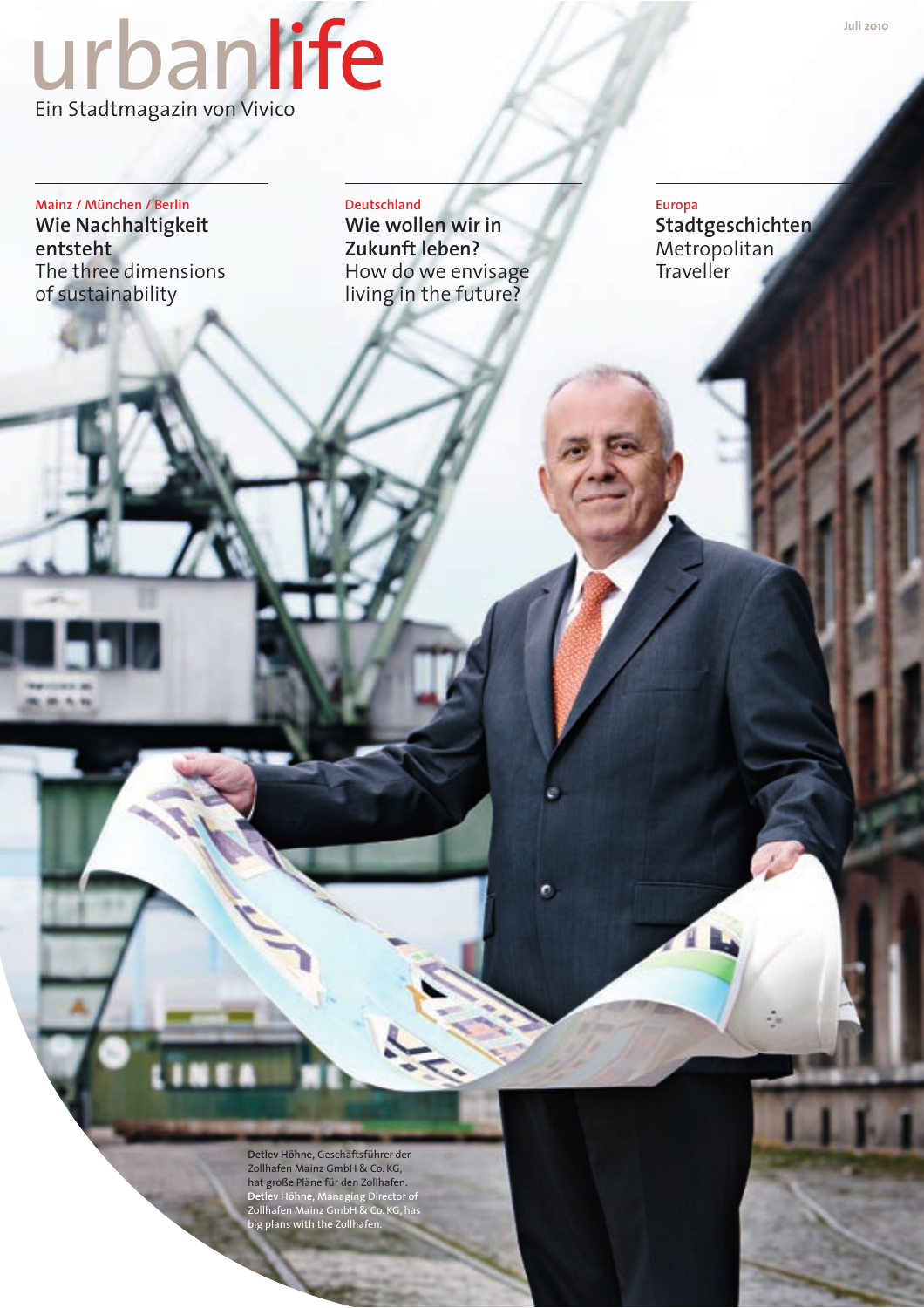| urban vision |  |
|--------------|--|
| Interview    |  |
|              |  |

# Auf dem richtigen Weg The path to sustainability

Die Nachfrage nach nachhaltigen Immobilien steigt - dies hat eine aktuelle Studie des Beratungsunternehmens PricewaterhouseCoopers (PwC) erneut bestätigt. Warum man am Thema Nachhaltigkeit heute und erst recht in Zukunft nicht mehr vorbeikommt, erklärt PwC-Immobilienexperte Jochen Brücken im Interview. / Demand for sustainable real estate property is on the increase. This has once again been confirmed In a recent study conducted by the consulting firm PricewaterhouseCoopers (PwC). PwC Real Estate expert Jochen Brücken explains in an interview why the subject of sustainability can no longer be avoided today and especially in the future.

Herr Brücken, wo sehen Sie die Gründe dafür, dass das Thema Nachhaltigkeit in der Immobilienwirtschaft eine zunehmend wichtige Rolle spielt? Ich glaube, das Thema stand einfach auf der Agenda, zuerst bei den Nutzern und später auch bei den Investoren. Die Nutzer sind am Ende diejenigen, die den Markt bestimmen. Andererseits ist Nachhaltigkeit im ökologischen Sinne auch ein Thema, das allgemein das politische und gesellschaftliche Klima bestimmt. Dies hat naturgemäß auch Einfluss auf den Immobiliensektor, der einen wichtigen Wirtschaftssektor darstellt.

Hat die internationale Finanzkrise die Akzeptanz nachhaltiger Immobilieninvestments befördert? Nicht direkt, denn Immobilien stellen ia schon vom Grundsatz her ein langfristiges Investment dar. Aber gerade die Marktverwerfungen der jüngeren Zeit haben die Bedeutung nachhaltiger Investments sehr deutlich gemacht.

Was kostet Nachhaltigkeit im Immobilienbereich und was bringt sie? Rein betriebswirtschaftlich betrachtet steht an

Mr Brücken, why in your view is sustainability playing an increasingly important role in the real estate industry? I believe the subiect was simply on the agenda, first for the users and then later for investors. In the end it is the users who dictate the trend in the market. On the other hand, sustainability in the ecological sense is a topic that is generally defining the political and social agenda. So naturally this will also have an impact on the real estate industry, as it is an important economic sector.

Would you say that the international financial crisis has fostered the acceptability of sustainable real estate investments? Not directly, because real estate essentially already constitutes a long term investment. But the market distortions in recent times clearly underlined the importance of sustainable investments.

What does sustainability in the real estate industry cost and what benefits does it bring? Seen purely from an economic perspective, energy efficiency is the number one advantage.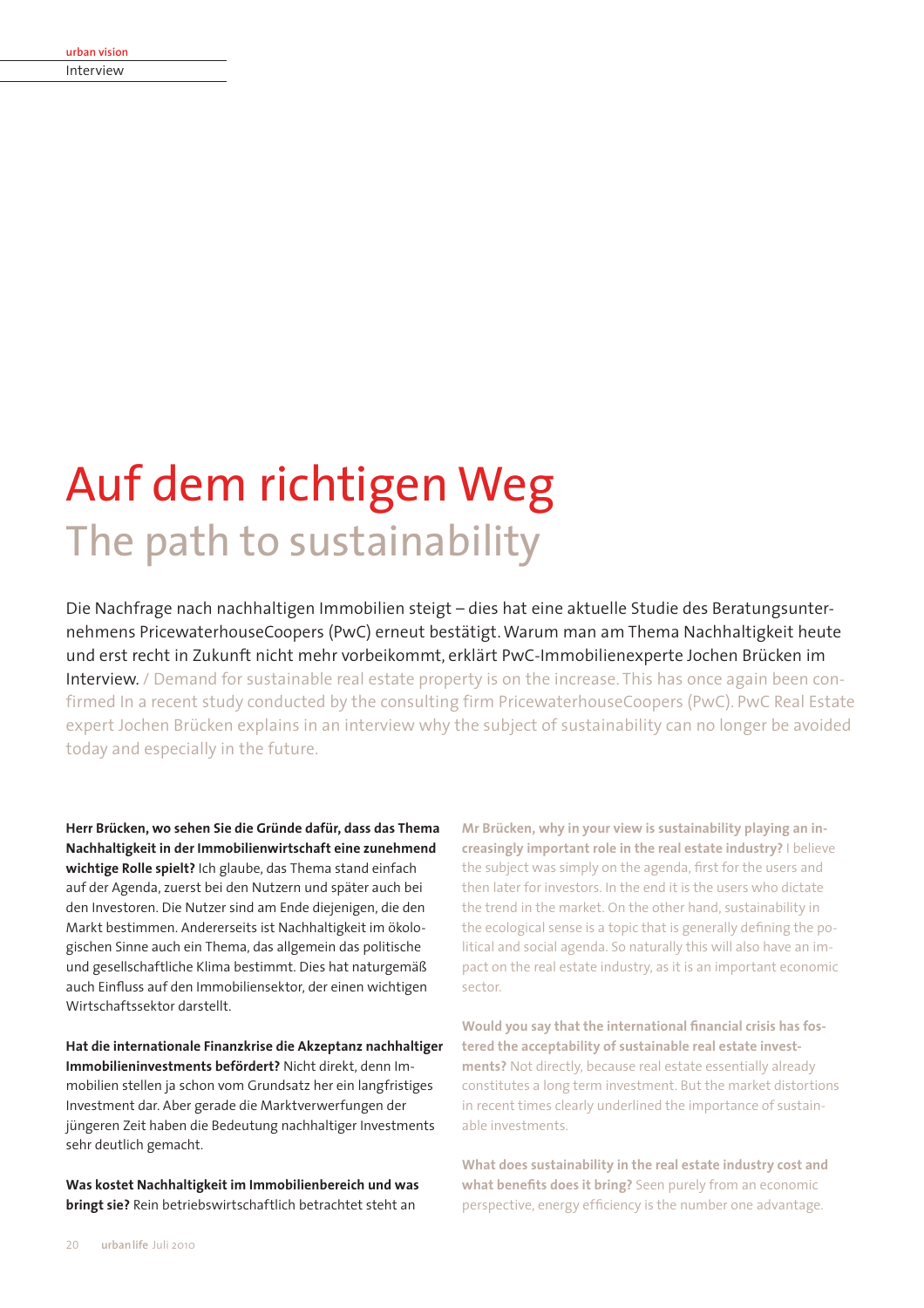erster Stelle die Energieeffizienz. Die Anfangsinvestition für eine energieoptimierte Immobilie liegt zwar höher als bei einem konventionellen Gebäude; die Mehrkosten werden jedoch in der Regel von den Einsparungen in der Nutzungsphase überkompensiert. Natürlich tragen auch Kriterien wie Qualität. Flexibilität und Umnutzungsfähigkeit zur ökonomischen Nachhaltigkeit eines Gebäudes bei. Dies galt allerdings schon immer und unabhängig vom ökologischen Aspekt.

Wie sehen Sie in diesem Zusammenhang Gütesiegel wie LEED, DGNB oder BREEAM? Trägt eine Zertifizierung zur Imagebildung und Werthaltigkeit einer Immobilie bei? Ich sehe die Gütesiegel als eine Art "Veredelung". Wenn man das Thema schon angeht und energieeffizient baut, sollte man auch eine Zertifizierung anstreben. Neulich las ich in der Bewertung eines Projekts den Satz: "Das Gebäude erfüllt weitestgehend die Kriterien, wurde am Ende aber nicht zertifiziert." Durch eine solche Aussage wird eher eine negative Imagewirkung erzielt. Deshalb halte ich es für sinnvoll, den Weg bis zu Ende zu gehen, zumal die Mehrkosten für die Zertifizierung überschaubar sind.

Ein anderer Aspekt der Nachhaltigkeit ist die Standortqualität, auf die heute bei Proiekt- wie Ouartiersentwicklungen zunehmend Wert gelegt wird - Stichworte sind hier Urbanität und Nutzungsmischung. Wie wichtig sind Ihnen diese Kriterien für die ökonomische Nachhaltigkeit einer Immobilie? Nach einer langen Periode der Stadtflucht hat sich die Wanderungsrichtung umgekehrt, was man auch am Beispiel der so genannten "Townhouses" in Berlin, Hamburg und vielen anderen deutschen Städten erkennen kann. Urban gemischte Quartiere sind aber nicht nur für die private Wohnnutzung attraktiv, sondern stellen auch einen Lagevorteil für Büround Geschäftsimmobilien dar. Die Devise "Zurück in die Stadt" gilt übrigens auch bei PwC: Wir werden unseren Hauptsitz in Frankfurt demnächst vom Mertonviertel in das Frankfurter Europaviertel verlegen, in den Tower 185, der sich derzeit in Bau befindet.

Bei großen Projekten wie dem Frankfurter Europaviertel ist das Thema Nachhaltigkeit in seinen verschiedenen Aspekten inzwischen fester Bestandteil der Entwicklungsstrategie. Wann wird "die große Masse der kleinen Projekte" nachziehen? Wie bereits erwähnt, kostet der Trend zu nachhaltigen Gebäuden erst einmal Geld. Große Unternehmen sind hier zunächst im Vorteil. Aber früher oder später werden sich auch kleinere Anbieter des Themas annehmen müssen, denn auch sie müssen ihre Produkte mittel- und langfristig am Markt platzieren. Und das funktioniert am besten mit einem marktgerechten, nachhaltigen Gebäudekonzept. Insofern ist Nachhaltigkeit für alle Marktakteure, ob groß oder klein, ein Thema. Viele Experten sind der Auffassung, dass diejenigen, die sich dem Thema Nachhaltigkeit nicht stellen, mittel- bis langfristig vom Markt verdrängt werden.



Jochen Brücken ist Leiter des Bereichs Real Estate beim Beratungsunternehmen PricewaterhouseCoopers (PwC).

Jochen Brücken is head of real estate at the consulting firm PricewaterhouseCoopers  $(PWC)$ .

Even though the initial investment for an energy efficient piece of real estate is higher than that for a conventional building, as a rule the extra costs can be more than offset by sayings once the building is in use. Obviously criteria such as quality, flexibility and convertibility of use contribute to the economic sustainability of a building. This however has always been the case, quite independently of the ecological aspect.

In this connection, what is your opinion of hallmarks of excellence such as LEED certification, and the DGNB and BREEAM seals of approval? Does certification contribute to image building and intrinsic value when it comes to real estate? I regard the seals of approval as a kind of "finishing touch". If you are going to take this subject seriously and build with energy efficiency in mind, you should also strive for certification. Recently I saw an evaluation of a project, one sentence of which read, "The building meets the criteria to the greatest possible extent, but was not ultimately certified." A comment like this is inclined to do more damage than good to one's image. Therefore, to me it makes sense to go all the way, especially when you consider that the extra costs for gaining certification are quite reasonable.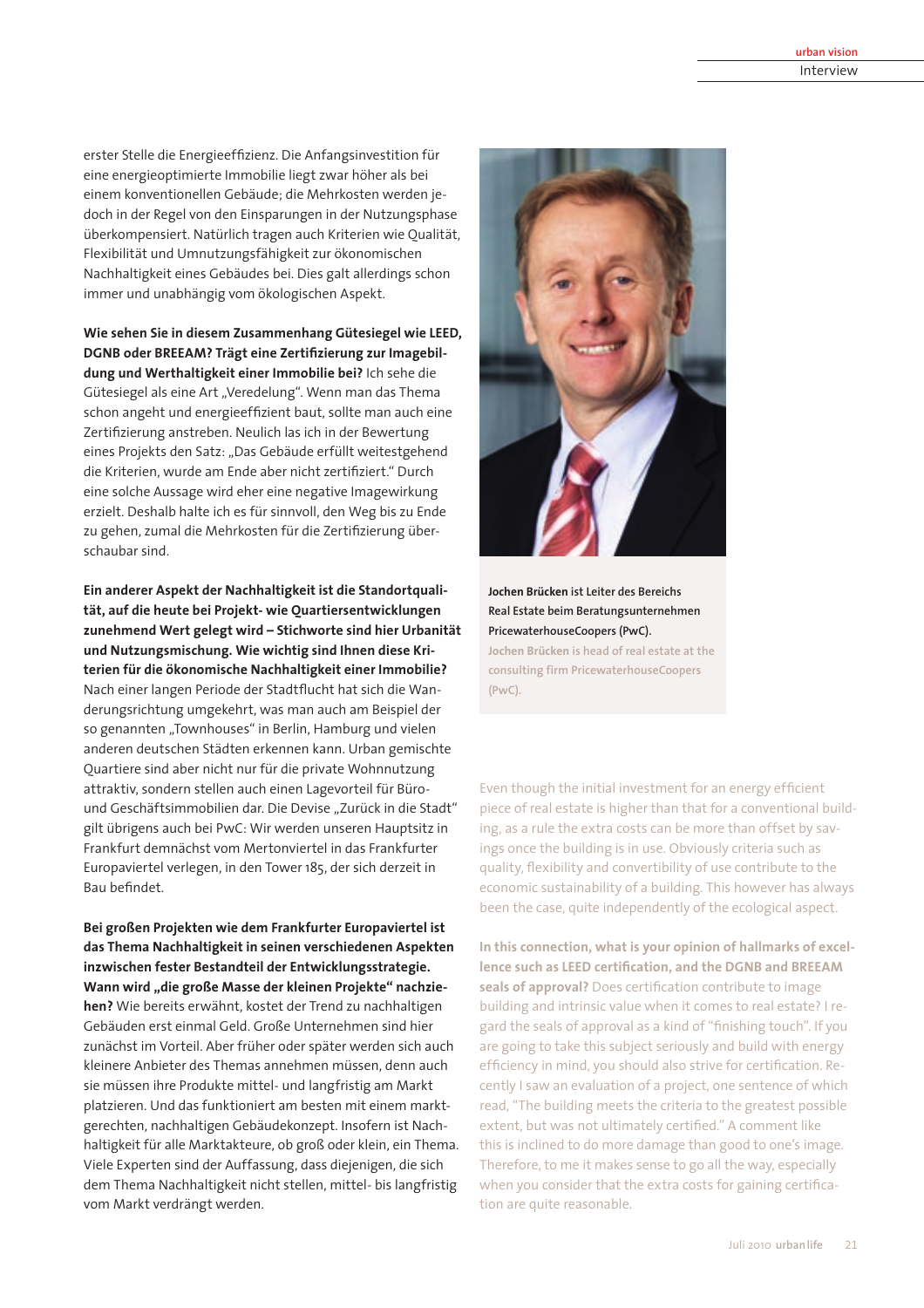Interview



## Europaviertel und Tower 185 Frankfurt / Main

Mitten in dem bislang von der Messe und dem angrenzenden Bankenviertel dominierten Teil der Finanzmetropole Frankfurt wächst mit dem Europaviertel ein Quartier urbaner Qualität. Als Lebensader des Viertels fungiert die Europa-Allee, die in der Tradition großer europäischer Boulevards mit doppelten Baumreihen und Sitzmöglichkeiten angelegt ist und in einer großzügigen Freifläche endet. An seiner Spitze entsteht der Tower 185. Das markante, nach den Plänen des Architekten Christoph Mäckler errichtete Gebäude wird bald die neue Zentrale von PricewaterhouseCoopers Deutschland sein.

## Europaviertel and Tower 185 Frankfurt / Main

With the "Europaviertel" a quality urban quarter is growing in the financial metropolis of Frankfurt in the middle of the area previously dominated by the trade fair grounds and surrounded by the banking district. The district's lifeline is the Europa-Allee Boulevard, which in true European tradition is lined with a double row of trees and seating, and ends in an expansive open space. At its forefront is Tower 185. This striking building, designed in accordance with the plans of architect Christoph Mäckler, will soon be the new headquarters of PricewaterhouseCoopers Germany.

Another aspect of sustainability is the quality of the location, which is increasingly important today when it comes to urban quarter development projects. Buzzwords here are urbanity and mixed use. How important are these criteria for the economic sustainability of real estate? After an extensive period characterised by an exodus from the city, the migration has changed direction, which is also evident from the emergence of townhouses in Berlin, Hamburg and many other German cities. Mixed urban quarters are however not only appealing to private housing needs, but represent a locational advantage for office and commercial real estate. The slogan "back to the city" also holds true for PwC: We will soon be moving our headquarters to Frankfurt's "Europaviertel", in Tower 185 which is currently under construction.

In the case of large projects such as the "Europaviertel", the subiect of sustainability in all its forms has become a firm element of development strategy. When will the critical mass of small projects follow suit? As mentioned already the trend towards sustainable buildings costs money in the first instance. For the time being, big companies are therefore at an advantage. However, sooner or later smaller suppliers will also have to approach the subject, because they too must position their products in the market in the medium and long term. That works best with a sustainable building concept aligned with market requirements. In this respect sustainability is an issue for all players on the market, be they small or large. Many experts are of the opinion that those who do not engage in sustainability will be ousted from the market in the medium to long term.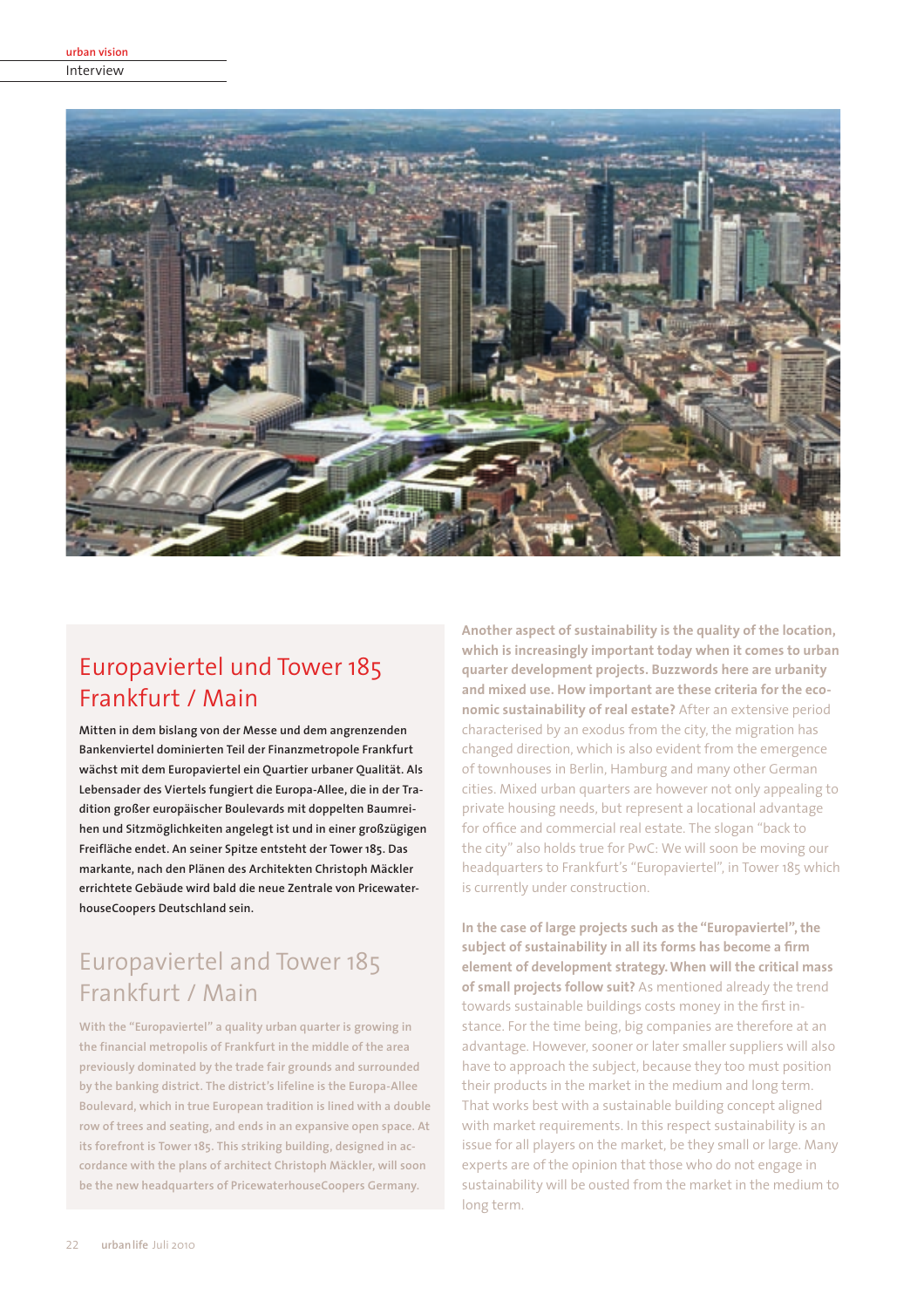Welche Perspektiven sehen Sie im Hinblick auf eine nachhaltige Ouartiersentwicklung? Für künftige Entwicklungen könnte ich mir vorstellen, das Green-Building-Konzept auf ein ganzes Stadtquartier zu übertragen, so wie es gegenwärtig bei der CO2-freien Stadt Masdar im arabischen Emirat Abu Dhabi geplant ist. Diese Idee wäre meiner Meinung nach auch in unsere Breiten übertragbar, auch wenn es in dieser Konsequenz bisher noch nicht versucht wurde. Ich bin davon überzeugt. dass eine solche "Green City" auch hierzulande, insbesondere im Bereich der privaten Wohnnutzung, einen erheblichen Vermarktungsvorteil bringen würde. Das wäre sicher ein Ansatz für die Zukunft.

Sind wir im Immobilienbereich tatsächlich auf dem Weg zur Versöhnung von Ökonomie und Ökologie? Grundsätzlich ja. zumindest kann man sehen, dass sich Ökonomie und Ökologie einander annähern. Versöhnt wäre vielleicht zu viel gesagt, das wäre eher der Idealzustand am Ende der Entwicklung. Den Weg dahin haben wir auf alle Fälle eingeschlagen.

What prospects do you see with regard to the development of sustainable urban quarters? In future, I could imagine applying the green building concept to an entire city district, as is currently being planned for the CO2 free city of Masdar in the United Arab Emirates state of Abu Dhabi. In my opinion, this idea is also applicable in our latitudes, even though it has not yet been tried as such. I am convinced that a green city like this would bring with it great marketing advantages, even in this part of the world, especially with respect to residential use. It would certainly be one approach for the future.

Are we really on the path to a reconciliation between economy and ecology in the real estate industry? Fundamentally yes, or at least one can see that economy and ecology are being brought closer to one another. Reconciliation may be too strong a word - that would be the ideal state when the evolution is complete. But we have definitely taken the first steps in that direction.



# breeam



## Nachhaltigkeit mit Zertifikat

Die bekanntesten Gütesiegel für nachhaltiges Bauen sind gegenwärtig der britische Standard BREEAM (Building Research Establishment Environmental Assessment Method) von 1990 und das darauf aufbauende US-amerikanische Bewertungssystem LEED (Leadership in Energy and Environmental Design) von 1998. Seit 2009 gibt es auch einen deutschen Standard, das DGNB (Deutsches Gütesiegel für Nachhaltiges Bauen). Alle drei Systeme stellen einen detaillierten Leitfaden für die Bewertung von Gebäuden bereit, in dem nicht nur der primäre Energiebedarf und die Energieeffizienz eines Gebäudes, sondern auch weitere Nachhaltigkeitsaspekte wie Standortqualität, Lebenszykluskosten sowie technische Eigenschaften wie Brand- und Schallschutz berücksichtigt werden. Auch die Nutzergualität, insbesondere die Gesundheit und Behaglichkeit der Innenräume, geht in die Bewertung ein. Aus den Einzelbewertungen wird ein Gesamturteil in Form einer Punkte- oder Prozentangabe ermittelt und daraus werden verschiedene – imagewirksame – Güteklassen (z.B. "Gold", "Silber") abgeleitet.

## Certified sustainability

The most distinguished quality seals currently awarded for sustainable construction are the British standard BREEAM (Building Research Establishment Environmental Assessment Method) which was introduced in 1990 and the American rating system LEED (Leadership in Energy and Environmental Design) launched in 1998, which was fashioned after BREEAM. In 2009 Germany began implementing its own seal of quality, the DGNB (Deutsches Gütesiegel für Nachhaltiges Bauen) as a standard. All three systems provide a detailed guide for rating buildings that not only gives consideration to primary energy requirements and efficiency, but also includes aspects of sustainability such as the quality of the location, lifecycle costs as well as technical characteristics such as fire and noise protection. The assessments also include health and comfort aspects. Individual evaluations are incorporated into an overall assessment based on points and percentage values and quality rankings such as "gold" and "silver" are awarded. These can have a profound influence on a building's reputation.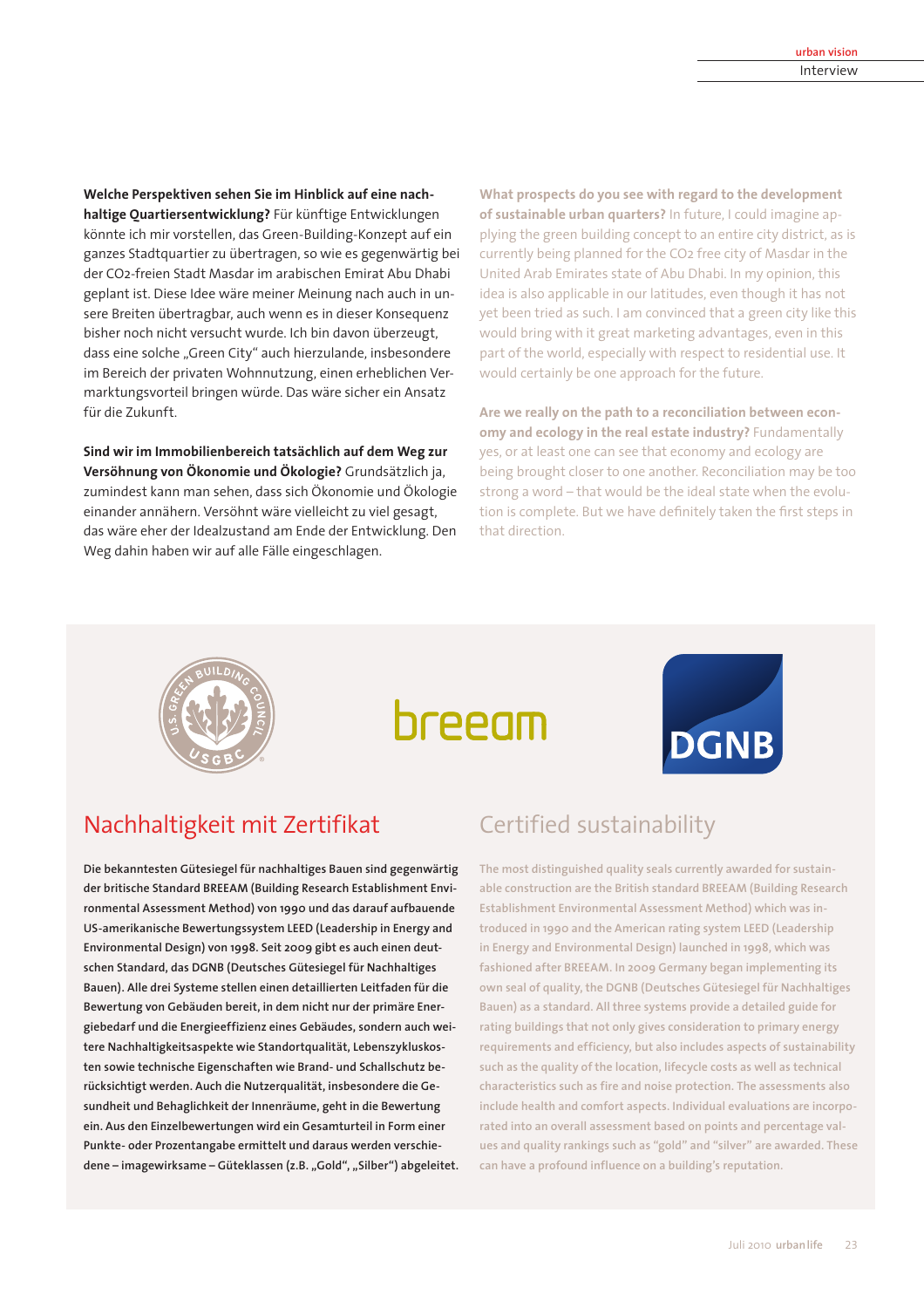

# Immobilien-Investments mit Perspektive Union Investment scores with intelligent buildings

Die Fondsgesellschaft Union Investment Real Estate hat die Bedeutung nachhaltiger Immobilieninvestments frühzeitig erkannt, ihre Chancen wahrgenommen und ist heute einer der Vorreiter der Branche. Dr. Frank Billand im Gespräch zu den Perspektiven seines Unternehmens. / The investment company Union Investment Real Estate recognised the significance of sustainable real estate investments early on and is today one of the pioneers in that sector. Dr. Frank Billand on the bright prospects for his company.



Das Mövenpick-Hotel Frankfurt-City ist eines von vier kürzlich durch Union Investment von Vivico erworbenen Obiekten. Für das energieoptimierte Gebäude wurde ein 20-jähriger Pachtvertrag abgeschlossen.

The Mövenpick Hotel Frankfurt-City is one of four properties that Union Investment has recently purchased from Vivico. A 20-year lease has been signed for this highly energy-efficient building.

Dr Frank Billand hat das Thema Nachhaltigkeit jeden Tag vor Augen: In eineinhalb Jahren wird das Geschäftsführungsmitglied der Union Investment Real Estate GmbH, Deutschlands zweitgrößten Anbieters von offenen Immobilien-Fonds, sein neues Büro in einem "Green Building" in unmittelbarer Nähe des heutigen Firmensitzes beziehen können. Das aus den 1960er Jahren stammende ehemalige Unilever-Hochhaus in der Hamburger City wird nach der energetischen Sanierung rund 60 Prozent weniger Energie für Heizung und Kühlung verbrauchen. "Dann werden wir unseren Besuchern die Vorzüge eines nachhaltigen Gebäudes endlich selbst vorführen können", freut sich Billand. Das Gebäude ist nicht die erste Aktivität

Dr. Frank Billand is a member of the board at Union Investment Real Estate GmbH, Germany's second largest open real estate fund provider. He literally has sustainability in his sights all the time as his company's new offices will relocate to a "green building" just down the road from his current company headquarters in a little more than a year from now. After retrofitting the former Unilever high rise built in the 1960s in downtown Hamburg will require roughly 60 percent less energy for heating and cooling. "We will finally be able to show our visitors first hand the benefits of a sustainable building," Billand is happy to point out. The Emporio will be a prime example of a renovation project. After completion the listed property from the '60s will be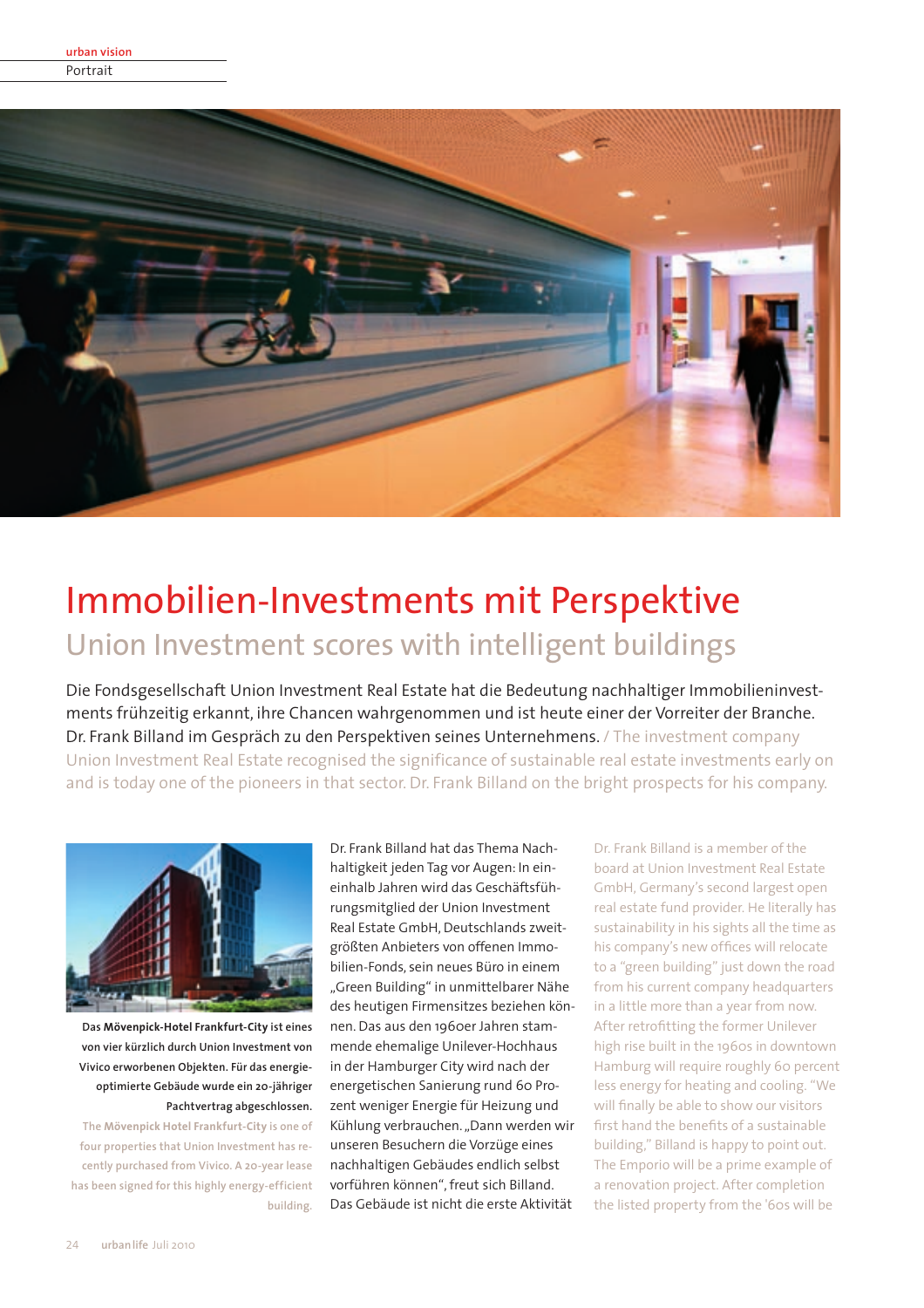



des Unternehmens in dieser Hinsicht. Bei Union Investment beschäftigt man sich schon seit geraumer Zeit mit dem Thema Nachhaltigkeit von Immobilien. seit etwa zwei Jahren beeinflusst es sogar entscheidend die Investitionsstrategie, wie Frank Billand berichtet: "Was für andere Akteure allenfalls ein Marketing- oder Modethema war, hat bei uns zur grundlegenden Veränderung unserer Unternehmenspolitik geführt."

### Die Lage als Ökofaktor

Ein wesentliches Kriterium für Immobilieninvestitionen ist - und war schon immer - die Lage. Auch hier ergeben sich im Rahmen der Nachhaltigkeitsdiskussion neue Aspekte: So wird die Qualität eines Gebäudes heute nicht mehr nur isoliert betrachtet, sondern in ihrem städtischen Zusammenhang."Büroinseln" sind out, das urban gemischte Stadtquartier mit guter ÖPNV-Anbindung ist in. Nach dieser Devise hat man auch bei Union Investment gehandelt, als man in den Jahren 2008 und 2009 insgesamt vier Objekte von Vivico, je zwei in München und Frankfurt, erwarb: "Die vier Immobilien sind alle in neu entwickelten Ouartieren angesiedelt. bei denen von Anfang an auf eine Funktionsmischung geachtet wurde-dies

among the most sustainable buildings in the Hanseatic city.

This is not the company's first foray into this field. Union Investment has taken serious interest in the topic of real estate sustainability for some time now. Frank Billand is delighted to report that sustainability has been a crucial part of his company's investment strategy for nearly two years now. "Something that was merely a marketing issue or a fashionable topic for some others in the business actually changed our company policy fundamentally."

Location is a key ecological factor Location is and has always been one of the essential criteria for any real estate investment. Even here the sustainability discussion has extended the concept of location as the quality of a building is no longer considered in isolation; these days the urban environment also weighs in. Office-only sites are out, and mixed urban city quarters with good local transport connections are in. Bearing this in mind Union Investment acquired four properties, two in Munich and two in Frankfurt, from Vivico in 2008 and 2009. "These four properties are all located in newly developed city districts

ATMOS - Licht, Transparenz und Offenheit: Das Bürogebäude ATMOS in München ist als Green Building konzipiert und wurde mit dem DGNB-Gütesiegel ausgezeichnet. Bereits vor Baubeginn war das Gebäude zu einem großen Anteil vermietet.

ATMOS - Light, transparency and openness: The ATMOS office building in Munich was conceived as a green building and awarded the DGNB quality seal. The building was almost fully let before construction began.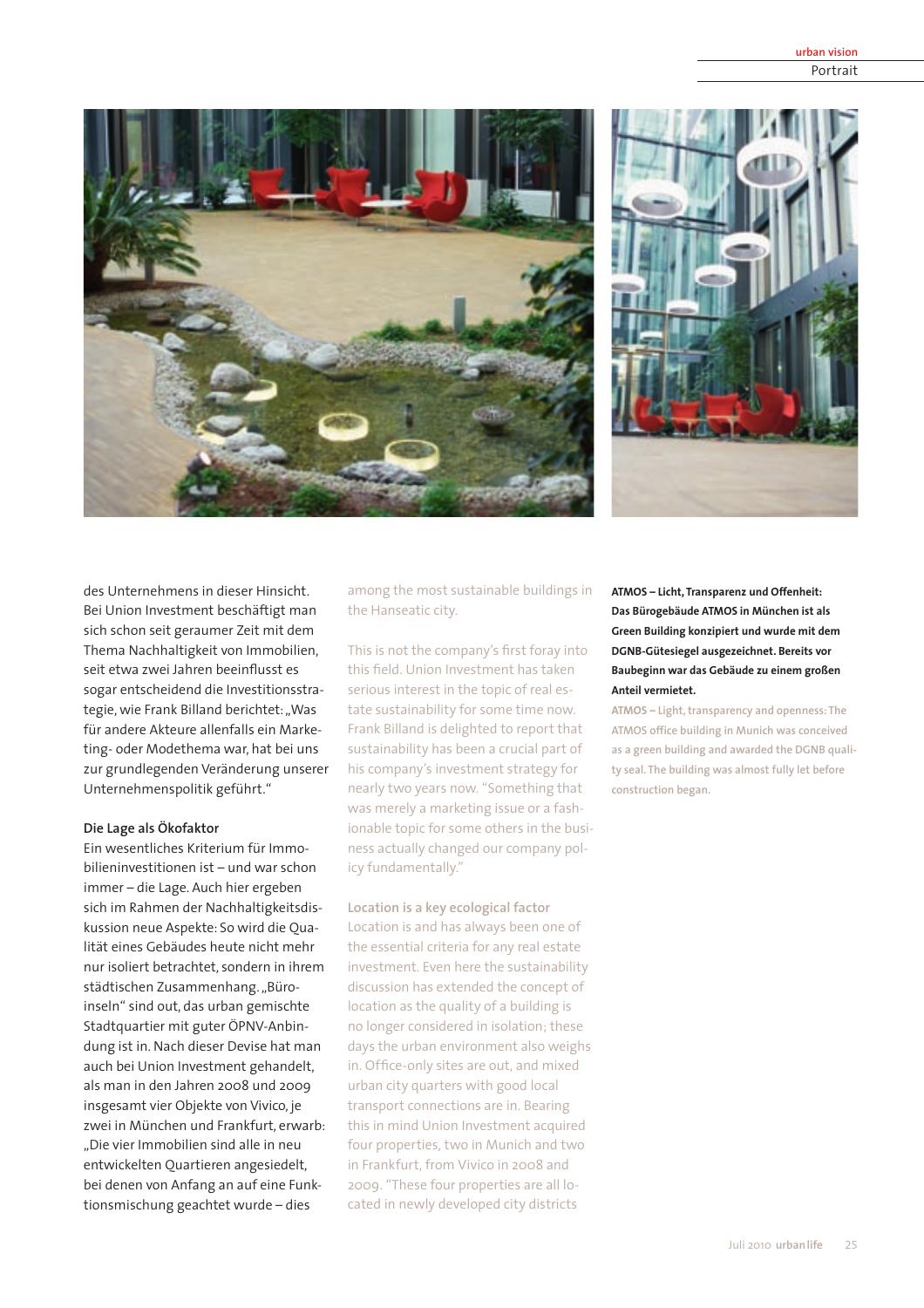Europa-Allee 12-22 in Frankfurt - Das imposante Gebäude verfügt über rund 24.000 m<sup>2</sup> lichtdurchflutete Mietflächen für Büro- und geschäftliche Nutzungen sowie 2.900 m<sup>2</sup> Gastronomieund Einzelhandelsflächen. Seine Struktur erzeugt eine hohe Flexibilität und Flächeneffizienz. Europa-Allee 12-22 in Frankfurt - This impressive building boasts roughly 24,000 m<sup>2</sup> of light-flooded rental space for office and business use as well as 2.900 m<sup>2</sup> for gastronomy and commercial use. Its structure provides high levels of flexibility and

space efficiency.

war für uns ein wichtiges Auswahl-Kriterium", betont Frank Billand. "Ein guter Mix von geschäftlicher Nutzung mit hochwertigem Wohnen. Einkaufen und Hotels sorgt für einen aus sich lebensfähigen Stadtteil. Das ist für mich übrigens ein charakteristischer Zug von Vivico, die eben gerade kein Entwickler von Solitärimmobilien sind, sondern erfolgreich funktionsfähige Ouartiere realisieren."

#### Urbanität für Lebensqualität

Die Urbanität eines Standortes trägt zur Qualität eines Gebäudes wesentlich bei und ist somit nicht nur ein wichtiges Argument für einen Investor, um gute Mieter zu gewinnen und zu halten. sondern auch für die sich einmietenden Unternehmen, die dank der attraktiven Lage auf eine geringere Mitarbeiterfluktuation hoffen können. Aus Sicht des Investors gehört auch die Vorvermietung zu den relevanten Auswahlkriterien. wie Frank Billand mit Blick auf eine der von Vivico erworbenen Immobilien, das Büro- und Geschäftshaus Europa-Allee 12-22, ein Projekt im Frankfurter Europaviertel, bestätigt: "Diese Immobilie war für uns wegen der hohen Vorvermietung an BNP Paribas sehr interessant: übrigens ein Mieter, den wir bis 2006 im dann verkauften Westend Carrée im

that were conceived as mixed-use areas - this was a very important selection criterion for us," says Frank Billand. "A healthy mix of commercially used buildings, high-quality housing, shopping and hotels creates a dynamic neighbourhood. In my view this is rather characteristic of Vivico as a developer that successfully creates dynamic quarters instead of stand-alone properties."

Urbanity enhances quality of life A location's urbanity contributes significantly to the quality of life a building can provide, making it a convincing argument for investors to find and retain good tenants. This applies to corporate tenants too who, with the help of an attractive location, can expect lower staff turnover. Pre-letting is one of the most important selection criteria for investors. This is confirmed by Frank Billand as he talks about the Europa-Allee 12-22 project, an office and business premises in Frankfurt's Europaviertel that was one of the properties acquired from Vivico. "This property was very interesting for us because of substantial pre-lettings to BNP Paribas, a tenant we in fact had at Westend Carrée until 2006 when the complex was sold. A high pre-letting rate is generally important for us; once



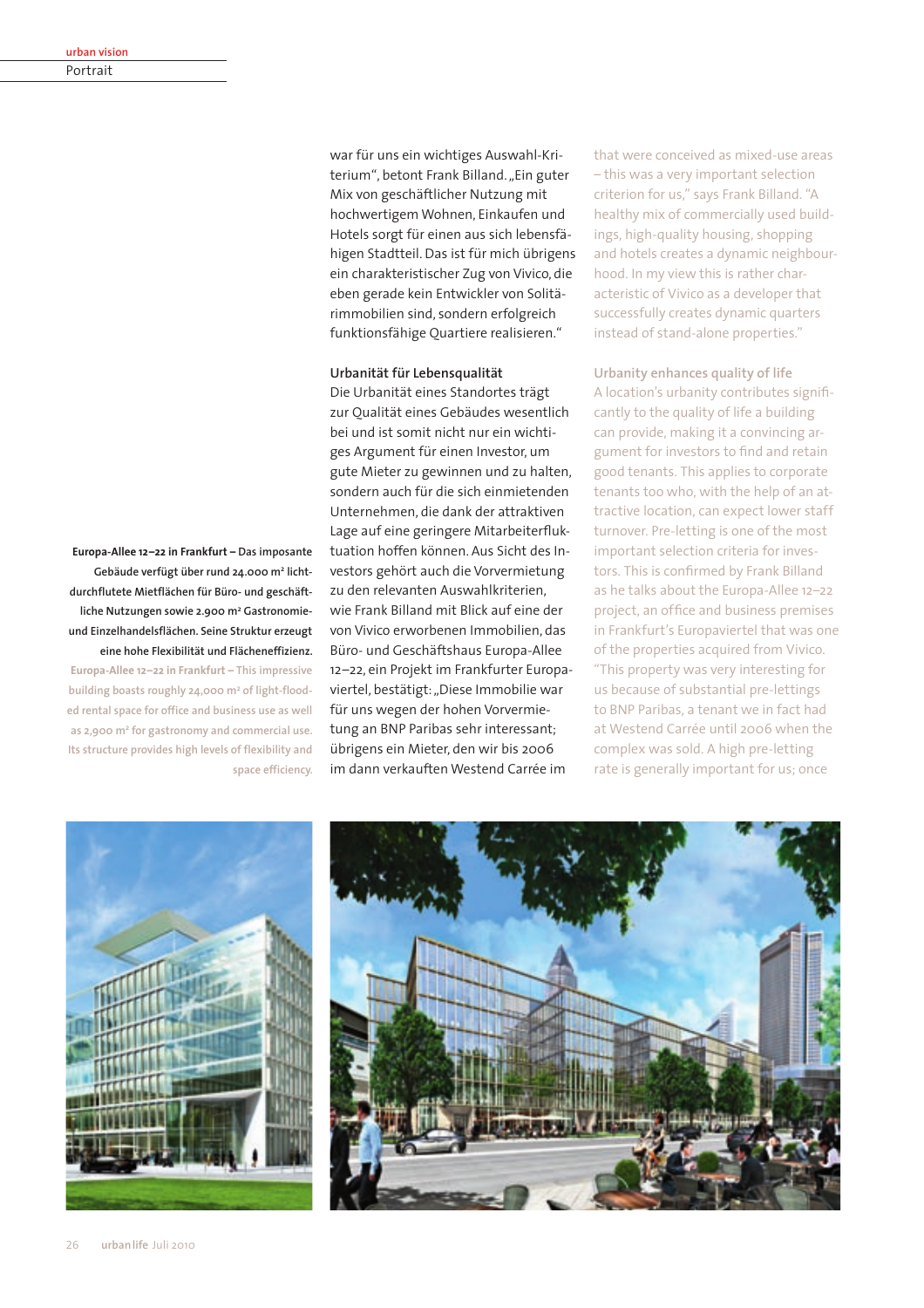

»Ein guter Mix von geschäftlicher Nutzung mit hochwertigem Wohnen, Einkaufen und Hotels sorgt von sich aus für einen lebensfähigen Stadtteil. / A healthy mix of commercially used buildings, high-quality housing, shopping and hotels creates a dynamic neighbourhood.«

Bestand hatten. Generell spielt die Vorvermietungsqualität für uns eine wichtige Rolle. Wenn ein guter Ankermieter gefunden ist, läuft der Rest meist von alleine – auch dieser Aspekt gehört deshalb zur ökonomischen Nachhaltigkeit eines Investments." Darüber hinaus schätzt Billand an den Vivico-Objekten die hohe architektonische Qualität, die investorengerechte Umsetzung und Ausstattung der Gebäude sowie die Kompetenz, sehr große und komplexe Projekte "punktgenau fertig zu stellen".

### Anstoß zur Nachhaltigkeit

Erste Anstöße dazu, das Thema Nachhaltigkeit bei Union Investment auf den Plan zu bringen, hatte der renommierte Bauingenieur und spätere Präsident der Deutschen Gesellschaft für Nachhaltiges Bauen (DGNB) Werner Sobek gegeben, der dem großen Immobilieninvestor schon früh nahelegte, in diesem Bereich eine führende Rolle zu übernehmen.

you've got a good anchor tenant the rest of the property fills up by itself - this factor is thus part of the economic sustainability of an investment." Billand also appreciates the exceptional architectural quality of Vivico properties and the fact that they are built and fitted-out keeping investors' needs in mind. Vivico's ability to deliver large-scale and complex projects right on schedule is another advantage.

#### Impetus for sustainability

Werner Sobek, the renowned civil engineer, who later became president of the German Sustainable Building Council (DGNB), provided the initial impetus for introducing the idea of sustainability to Union Investment as he suggested early on that the major real estate investor should take a leading role in this sector. "And that is exactly what we did," says Billand. Union Investment became a founding member of DGNB and  $\rightarrow$ 

Laim290 - Repräsentatives Entree zum Auftakt eines neuen Büro- und Gewerbegebietes entlang der Landsberger Straße in München. Mechanische Belüftung und thermoaktive Decken reduzieren den Energiebedarf erheblich.

Laim290 - A representative gateway for the launch of a new office and business park along the Landsberger Straße in Munich. Mechanical ventilation and thermo-active ceilings reduce energy requirements considerably.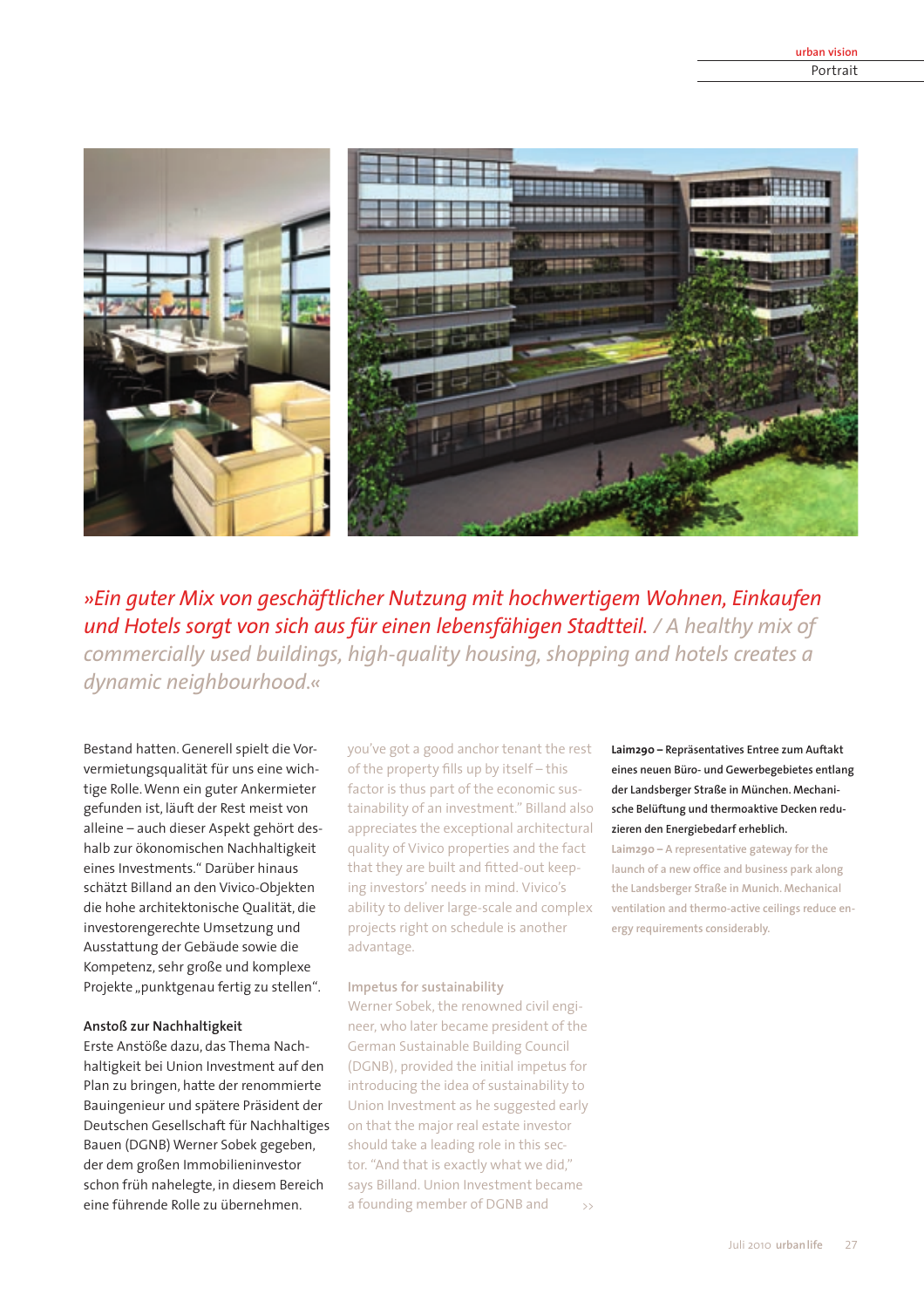| urban vision |  |
|--------------|--|
| Portrait     |  |



Emporio – ein Musterbeispiel für Bestandssanierung. Nach der Fertigstellung soll das aus den 1960er Jahren stammende, denkmalgeschützte Objekt zu den nachhaltigsten Gebäuden der Hansestadt Hamburg gehören.

Emporio - A prime example of a renovation project. After completion the listed property from the '60s will be among the most sustainable buildings in the Hanseatic city.

"Genau das haben wir getan", sagt Billand. Union Investment wurde Gründungsmitglied der DGNB und führte Nachhaltigkeitskriterien bei ihren Immobilieninvestments ein.

Der hauseigene "Sustainability Investment Check", der Kriterien aus den Bereichen Energie und Klimaschutz. Wasserverbrauch, Abfall und Recycling, Effizienz und Flexibilität. Standortqualität sowie Gesundheit und Wohlbefinden berücksichtigt, kam gerade zur rechten Zeit. Denn auch die Mieter werden immer kritischer, wenn es um das Thema Nachhaltigkeit geht. Erst kürzlich wandte sich ein großes Telekommunikationsunternehmen im kanadischen Toronto an seinen Vermieter Union Investment mit der Forderung, das 15 Jahre alte Gebäude doch bitte auf "LEED Gold"-Standard zu bringen, sonst werde man sich anderweitig umschauen. Frank Billand weiß: Mehr Miete für den höheren Standard werden die Mieter vorerst nicht zahlen. "Trotzdem zahlt es sich mittel- bis langfristig für uns aus, denn große, international aufgestellte Unternehmen bekommt man sonst gar nicht mehr als Mieter. Der Markt ist hart, es gibt ein vielfältiges Angebot, und die Mieter sind beweglicher geworden. Zumindest

began integrating criteria for sustainability into its real estate investments.

The in-house "Sustainability Investment Check" which took into consideration issues such as energy, climate protection. water consumption, waste and recycling. efficiency and flexibility, location quality as well as health and comfort couldn't have come at a better time as tenants become increasingly interested in the topic of sustainability. Only recently a major telecommunications company in Canada's Toronto approached its landlord Union Investment with demands to refurbish the 15-year-old building they were in to meet the "LEED Gold" standard, stating that otherwise they would have to consider an alternative location. Frank Billand is fully aware of the fact that the tenants will not accept rent increases for the higher standard. "Despite this, it is worthwhile for us to upgrade in the medium to long term as this is the only way to attract major international companies. The market is tough, there is a wide range of offers to choose from and tenants have become more mobile. Major international companies tend to move around in order to have the most modern facilities available." The big